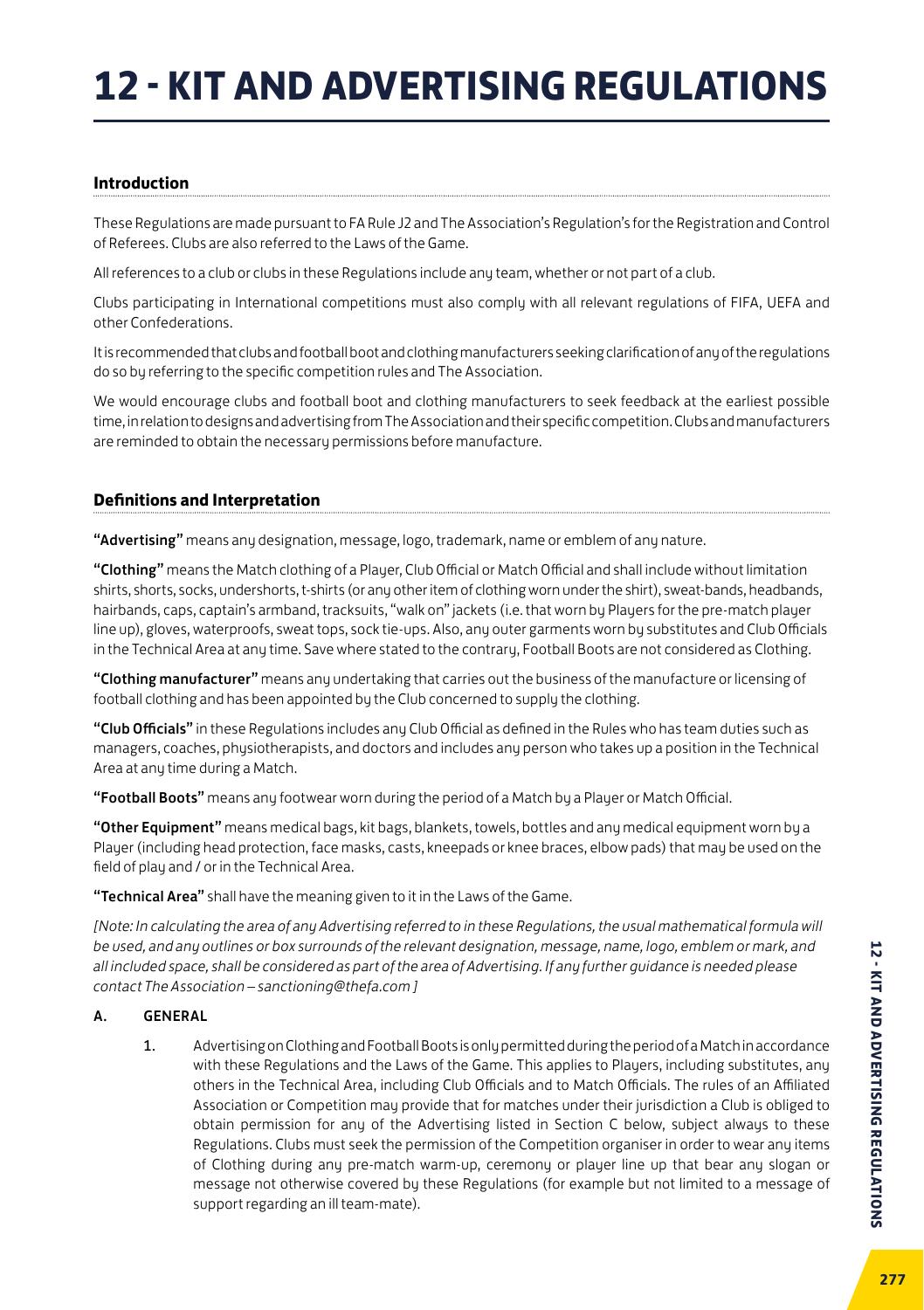- 2. Where the rules of an Affiliated Association or Competition require a Club to obtain permission under A(1), a new application for permission must be made to the appropriate body each time it is proposed to amend the Advertising. Subject to the provisions of Section B2 and Section C(5) below, or any relevant provisions of the appropriate Competition, there is no restriction on the number of such applications that may be made during the course of each season.
- 3. Disciplinary action in accordance with the Rules may be taken against a Club, Player, Club Official or Match Official for any breach of these Regulations.
- 4. The appearance on, or incorporation in, any item of Clothing, Football Boots or Other Equipment of any distasteful, threatening, abusive, indecent, insulting, discriminatory or otherwise ethically or morally offensive message, or any political or religious message, is prohibited. The Advertising of tobacco products is prohibited.
- 5. A Club shall observe all recognised Advertising standards and in particular those of the Advertising Standards Authority.
- 6. Advertising entailing the use of numerals is permitted only if such numerals clearly form part of the Advertising and cannot in any way be confused with Players' shirt numbers.
- 7. No colour or design may be used in Advertising that might create problems of identification for Match Officials and/or opponents. The colour and design of the Clothing of opponents, goalkeepers and match officials must be taken into account.
- 8. Without limiting the effect of the above, in the case of Match Officials under the age of 18 years, or a team comprising players all under the age of 18 years on 31 August in the current season, the appearance on or incorporation in any item of Clothing, Football Boots or Other Equipment of any reference whatsoever to a product, service or other activity which is considered by The Association as detrimental to the welfare, health or general interest of young persons, or is otherwise considered inappropriate, having regard to the age of the players or Match Officials, is prohibited.

It is the view of The Association that examples of such products, services or related activities would include, but are not limited to, age restricted products, services and related activities such as alcohol and gambling. Generally, reference to a public house or restaurant may be permissible, unless the establishment primarily or exclusively exists for the supply and consumption of alcohol (which is likely to be reflected in its alcohol licensing conditions). Alcoholic drinks, breweries and products, services or activities related to gambling are unlikely to be permissible under any circumstances.

Prior to entering into any contractual agreement with a product, activity or service that may be considered to be detrimental or inappropriate to young persons, Clubs and Competitions should contact The Association or Affiliated Association from which it seeks sanction to seek approval.

- 9. Any issues arising in relation to the interpretation or effect of these Regulations shall be referred to The Association for its determination, which shall be final and binding (subject to provisions relating to Match Officials).
- 10. A Club, Match Official, Competition or Affiliated Association shall supply on demand to The Association any item of Clothing for consideration as to whether it complies with these Regulations.

#### B. PERMITTED ADVERTISING (NOT RELATING TO SPONSORS)

The following Advertising is permitted:

- 1. Club emblem and name
	- (i) On Football Boots

 The officially designated Club emblem (or part thereof), name, initials, nickname or a trademark registered by the Club, or a combination of such, may appear without restriction.

(ii) On all other Clothing

 The officially designated Club emblem (or part thereof), name, initials, nickname, foundation year or a trademark by the Club, or a combination of such, may appear: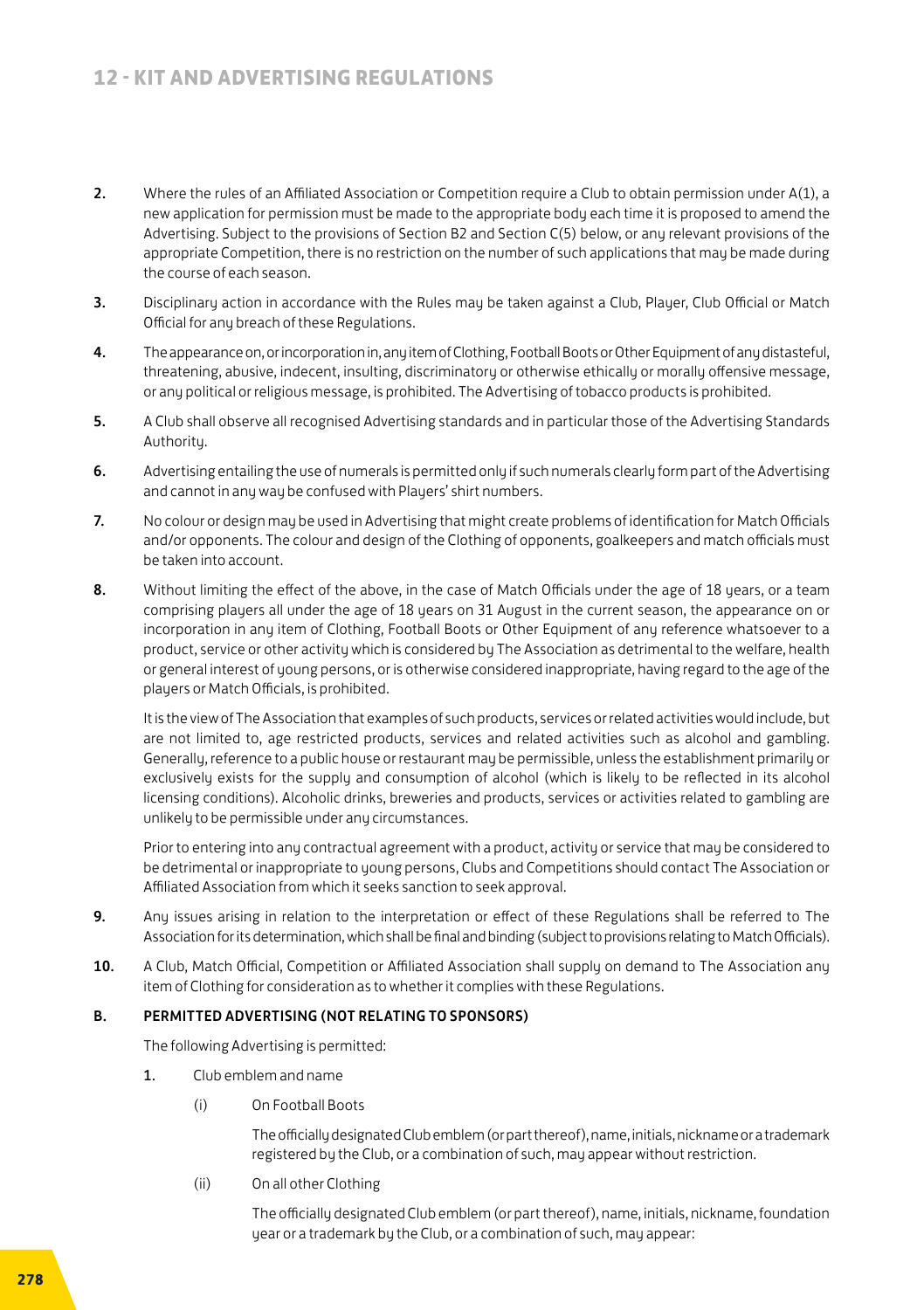- (a) once only on the front of the shirt, providing it does not exceed an area of 100 square centimetres (see Fig 1); and
- (b) once only anywhere on the shorts providing it does not exceed an area of 50 square centimetres (see Fig 2); and
- (c) once only on each sock providing it does not exceed an area of 50 square centimetres (see Fig 3).

An additional officially designated Club emblem (or part thereof), name, initials, nickname or a trademark registered by the Club, or a combination of such, may appear on each sock providing it does not exceed an area of 50 square centimetres and, where it appears on a sock, is covered when a Football Boot is worn (see Fig 3).

- (d) once only on each sock tie-up providing it does not exceed an area of 100 square centimetres. The sock tie-up may show the Player's name, Player's squad number, Competition name, sponsor designation and date of match or any combination of the same. Clubs must receive the approval of the Competition for the use of sock tie-ups.
- (e) No more than two of the officially designated Club emblem (or part thereof), name, initials, nickname, foundation year, a trademark registered by the Club or web site address, may appear on the collar or collar zone of a shirt and/or tracksuit. Any single item may be used once only. Each item to have a surface area not exceeding 12 square centimetres, and any lettering in written / text identifications must not exceed 2 centimetres in height (see Fig 5). The collar zone is a 5 centimetre band starting at the base of a clearly defined collar.
- (f) The club may incorporate one of its types of club identification or parts thereof, in jacquard weave form, as tonal print or by embossing the shirt and/or shorts. There is no limitation as to the number, size and positioning of the type of club identification chosen.

The design of such jacquard weave may also be the names of individuals (eg club supporter) providing each is limited to 20 square centimetres, with unlimited repeats being acceptable. Clubs must receive the approval of the Competition to apply the names of individuals into a jacquard weave or similar technique.

The jacquard weave thread must be included in a thread that must be the same colour as the fabric into which it is woven. Tonal prints or embossing must be included in a tonal variation of the background colour(s) of the item of the shirt and/or shorts into which they are incorporated. The jacquard weave, embossing or tonal print must not dominate, contain a colour that contrasts with, or otherwise affect the distinctiveness of the shirt or shorts into which it is incorporated.

- (g) once only on the front of any walk on jackets and outer garments of Clothing including that worn by substitutes and Club Officials in the Technical Area at any time with size and positioning consistent with B1(ii)(a) and (b) above, except that there are no restrictions as to the position and size of the Club name. In addition once only on the back with no restriction as to the position or size.
- (h) Once only without restriction of location on:
	- (a) Goalkeeper's gloves and outfield player's gloves up to a maximum area of 20 square centimetres.
	- (b) sweatbands, headbands, goalkeeper's caps (see Fig 4) and hairbands up to a maximum area of 50 square centimetres.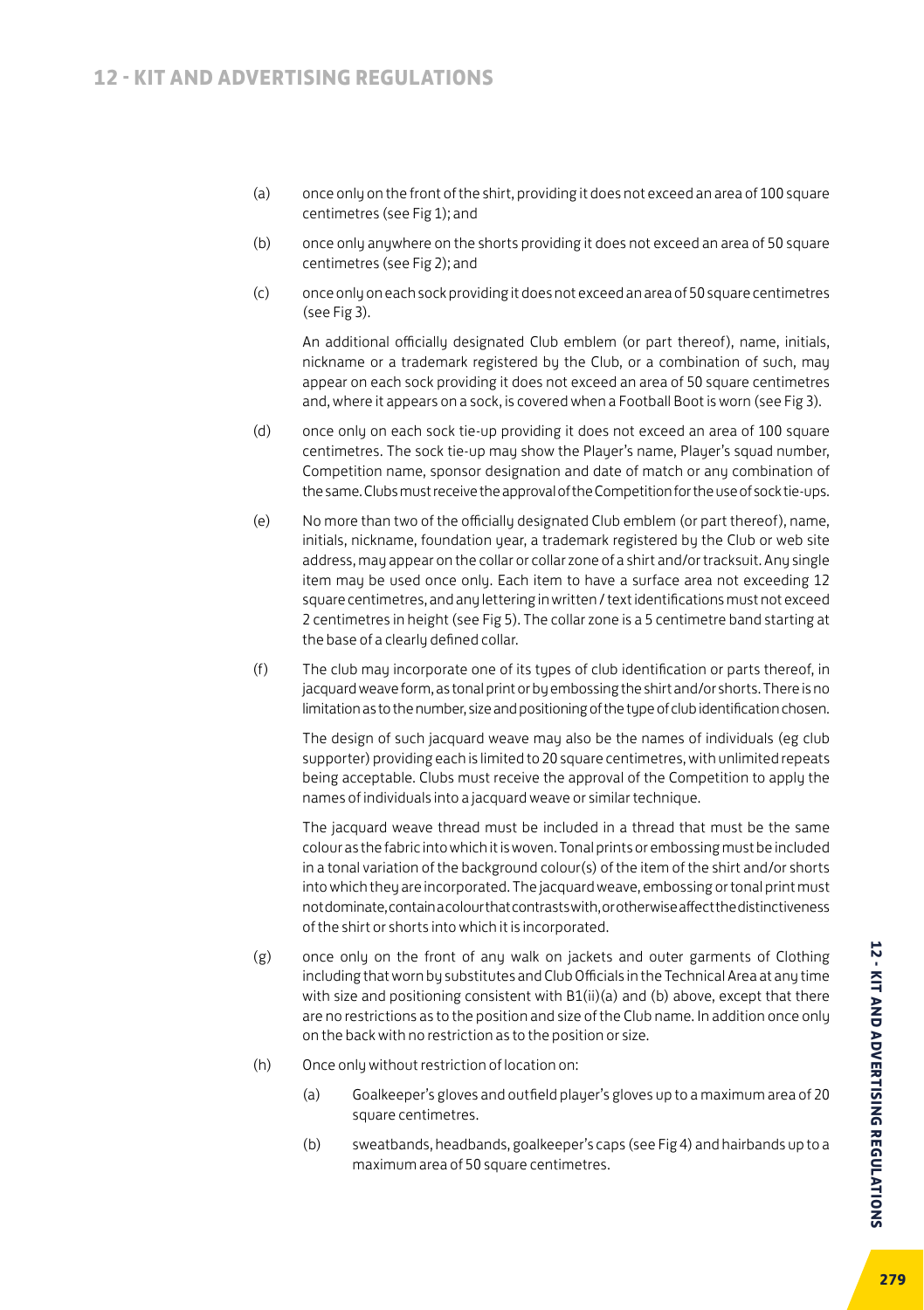#### 2. Clothing Manufacturer

(i) On Football Boots

 The established mark, logo, name or model/style of Football Boots or their manufacturer, or a combination of the same, may appear without restriction.

(ii) On all other Clothing

 The established mark, logo or name of a Clothing manufacturer, or a combination of the same, may appear once only:

- (a) on the shirt and on the shorts provided it is an area no greater than 20 square centimetres (see Fig 7).
- (b) on each of a goalkeeper's gloves, on a goalkeeper's cap, sweatbands, headbands and hairbands provided such does not exceed an area of 20 square centimetres (see Fig 6).
- (c) on each of an outfield player's gloves provided such does not exceed an area of 20 square centimetres.
- (d) on the front and back of any t-shirt or any other item of Clothing worn under the shirt provided such does not exceed an area of 20 square centimetres and this is not visible outside the playing shirts during the period of the Match.
- (e) on undershorts worn under playing shorts provided such does not exceed an area of 20 square centimetres and this is not visible outside the playing shorts during the period of the Match.
- (f) (i) The established mark, logo or name of a Clothing manufacturer, or a combination of the same, may also appear up to twice on each sock between the top edge and the ankle, provided that it is an area no greater than 20 square centimetres for such mark, logo or name (or combination thereof) where it appears once on each sock or 10 square centimetres where it appears twice on each sock. It may be incorporated into the design of the socks, but must be limited to 10 square centimetres repeats and must be restricted to any turn-over on the socks (see Fig 8).
	- (ii) An additional established mark, logo or name of a Clothing manufacturer, or a combination of the same, may appear once only on each sock providing it does not exceed an area of 50 square centimetres and it is not visible when wearing a Football Boot.
- (g) (i) An additional established mark, logo or name of the Clothing manufacturer may be used once or repeatedly on either/or both sleeves as part of the design on the trim or taping of shirts, shorts and socks. Such trim or taping shall be limited to down the outer seam of the shirt (armhole to the bottom of the shirt), or the length of the sleeve (neck to cuff), or across the bottom of each sleeve (cuffs) and to the bottom edge of the shorts or down the outer seam of the shorts and across the top edge of the socks (see Fig 9).
	- (ii) The mark, logo or name of the Clothing manufacturer which appears once or repeatedly, as part of the design on the trim or taping of the shirts, shorts and socks shall be restricted to a maximum width of 10cm on the shirts and shorts and to a maximum width of 5cm on brand-new (unworn) socks (see Figs 8 and 9).
- (h) An established mark, logo or name or combination of the Clothing Manufacturer must appear on all Clothing of all Players and Club Officials wherever such Advertising appears consistent with the size and positioning set out at B.2(ii) above. Once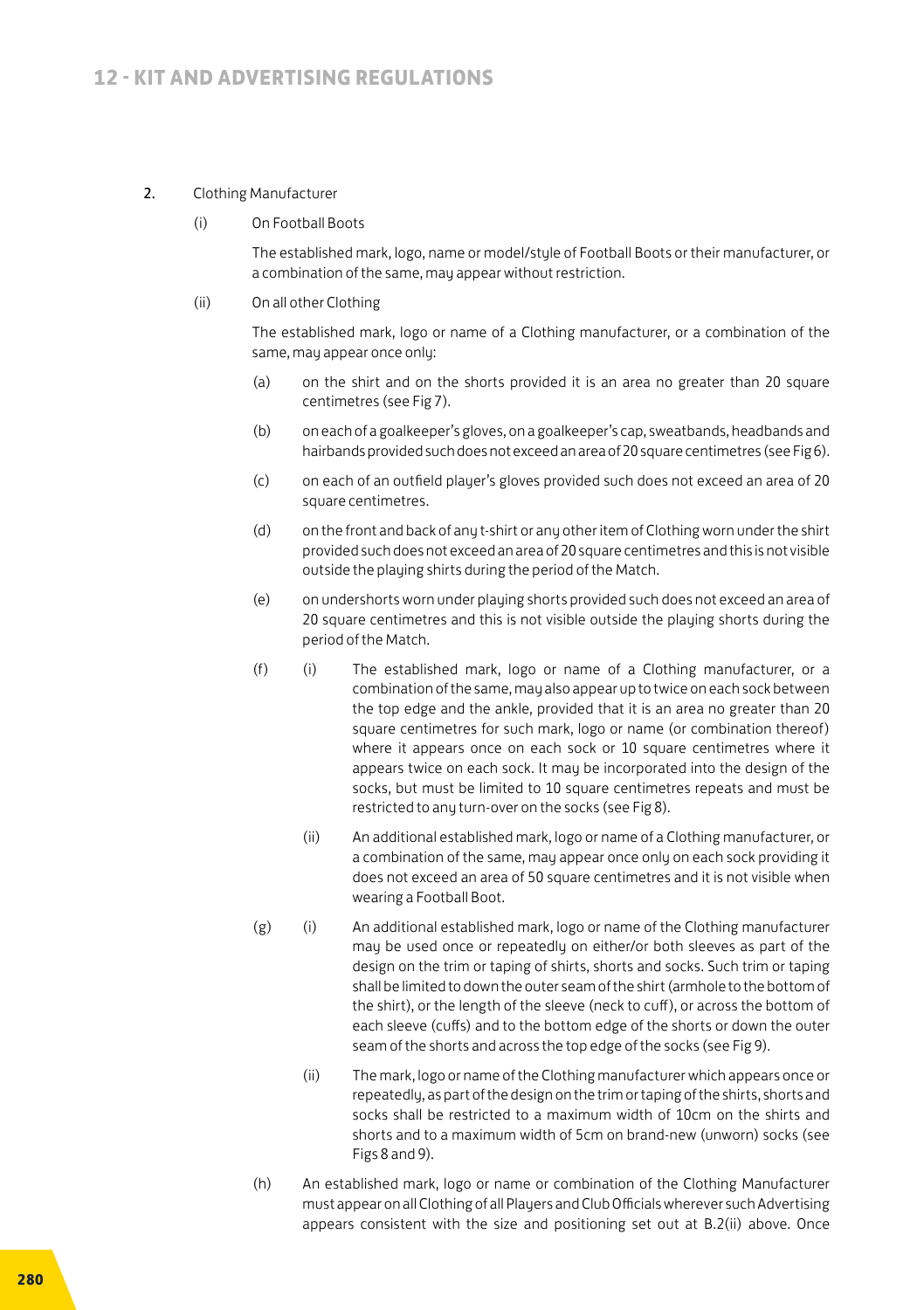submitted to and approved by a Competition, the established mark, logo or name or combination on players' and Club Officials' Clothing may not be modified during the course of that season, without the approval of the Competition.

(i) In addition to the club identification, the manufacturer may incorporate one of its types of identification in jacquard weave form or by embossing in the shirt and/or shorts. The type of manufacturer identification chosen must not exceed 20 square centimetres. There is no limitation as to the number and positioning of the tupe of manufacturer identification chosen.

The jacquard weave must be incorporated in the main colour and/ or one of the minor colours. It must neither dominate nor affect the distinctiveness of the kit.

- 3. Product marks and seals of quality
	- (i) On Football Boots

 The official licensing product mark or seal of quality is permitted on the outside of Football Boots without restriction.

(ii) On all other Clothing

 An official licensing product mark or seal of quality is permitted on the outside of the Clothing only if Competition rules so allow. When placed on a shirt, such mark or seal may not exceed 10 square centimetres in size and shall be placed on an area which is hidden when the shirt is tucked inside the shorts.

 A second, smaller licensing mark or seal of quality is allowed on the shirt which must not exceed 5 square centimetres and must be placed along the torso outer seam. In addition to any licensing product mark(s) or seal(s) of quality which may appear on the shirt, such a mark or seal is permitted on the shorts. It may not exceed 5 square centimetres.

#### 4. Numbers

(i) On Football Boots

A Player's shirt number may appear on his boots without restriction.

(ii) On all other Clothing

 Where the Competition rules require a number on the back of the shirt, it should be clearly legible and positioned in the centre of the back of the shirt.

 The number should be between 20 cm and 35 cm in height with provision for each competition to set specific criteria.

 A number may also appear on the front of the shorts which must correspond with the number on the shirt.

 The number should be between 10 cm and 15 cm in height with provision for each competition to set specific criteria.

 Subject to any Competition rules that may apply, the officially designated logo or name of the Competition (or combination of the same) or the officially designated Club emblem may appear once only on each of the player's shirt numbers providing the logo, name or combination does not exceed an area of 20 square centimetres. The officially designated logo or name of the Competition's designated charity or combination of the same may also appear once only on each of the player's shirt numbers providing the logo, name or combination does not exceed an area of 20 square centimetres. No other Advertising or any other marking is allowed on players' shirt numbers.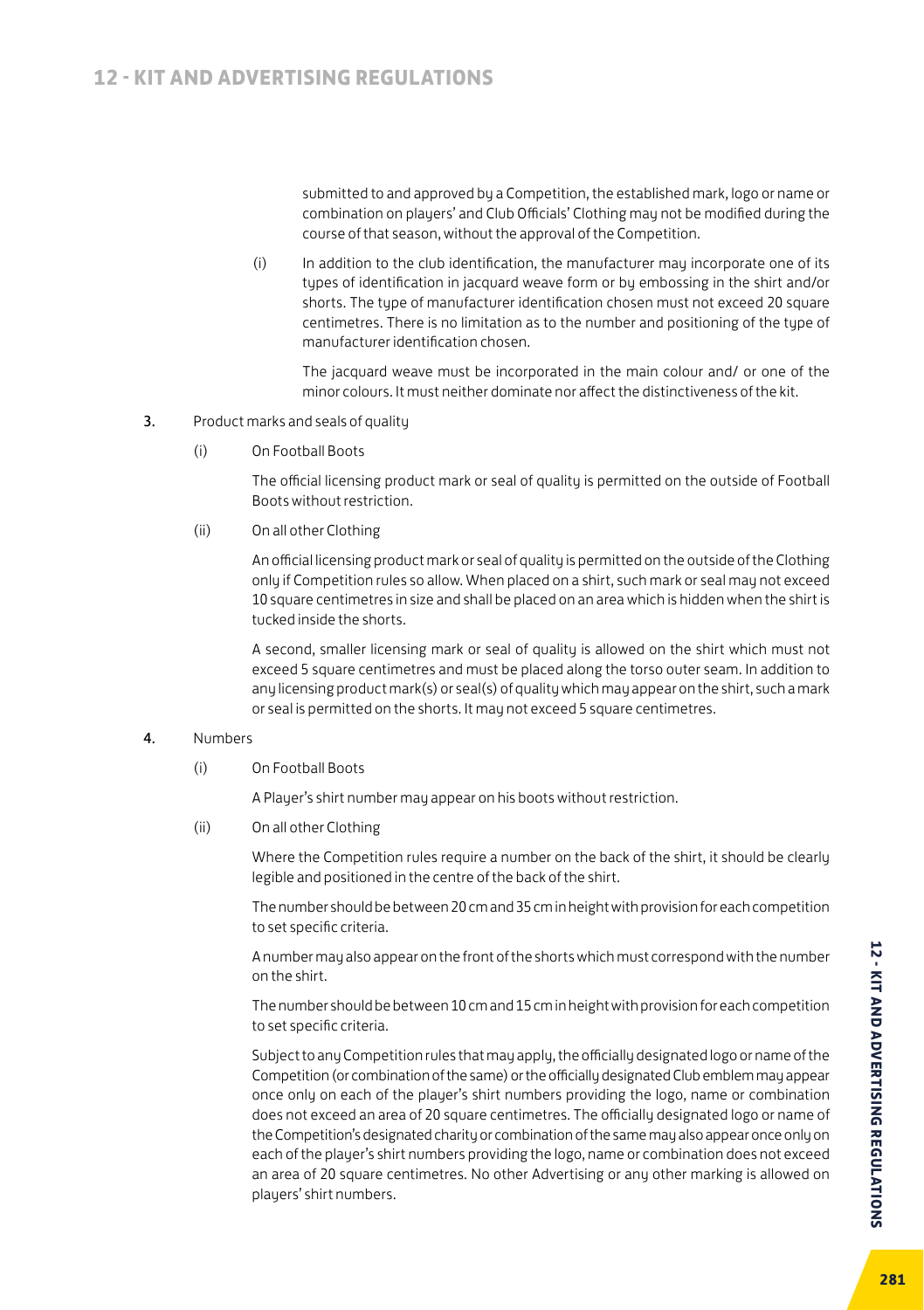#### 5. Players Names and Personalisation

(i) On Football Boots

 A Player's name, including any appropriate nickname or initials, may appear on that Player's boots without restriction. Other names, places, appropriate nicknames or numbers of personal significance to that Player (e.g. the name or birthday of a family member, or the number of playing appearances made) may also appear on that Player's boots without restriction.

(ii) On all other Clothing

 The name of a player may appear on the back of shirts or tracksuits only if Competition rules so permit. The height of the lettering must not be greater than 7.5 centimetres.

- 6. Other Logos
	- (i) On Football Boots

 Except as permitted by paragraphs 1 – 5 above, the appearance of any logo of any description on a Player's Football Boots is prohibited.

(ii) On goalkeeper gloves

 A goalkeeper's name, including any appropriate nickname or initials, may appear on the goalkeeper's gloves providing such name etc does not exceed an area of 20 square centimetres.

- (iii) On all other Clothing
	- (a) The officially designated logo or name of an Affiliated Association or Competition may appear as one single area on each sleeve of shirts, provided Affiliated Associations or Competition rules so permit. Such mark must appear between the shoulder seam and the elbow and must not exceed 100 square centimetres.
	- (b) The officially designated logo, name of any awards or titles won in previous seasons or commemorative occasions (which may include any match details e.g. date, venue, opponents) or a unique number for each Player that represents their place in the chronological list of Players that have played for that Club may appear as one single area on shirts, provided such does not exceed an area of 100 square centimetres and permission has been granted from the Competition in which the kit is to be worn.
	- (c) A single image of the national flag of the country to which the Club is affiliated may appear as one single area on each sleeve of the playing shirt provided that the rules of the Affiliated Associations and the Competition so permit and that it does not exceed an area of 25 square centimetres.
	- (d) The officially designated name, logo or emblem of a registered charity may appear as one single area on shirts, provided that such name, logo or emblem does not exceed an area of 100 square centimetres. Alternatively, such a charity name, logo or emblem may appear on shirts in the space reserved for the main club sponsor, either alone or in combination with a club sponsor logo, provided that a total area of 250 square centimetres is not exceeded.

Before any such charity name, logo or emblem is used on shirts, permission must be granted from the Competition in which the shirts are to be worn. Such permission may only be granted for a maximum of three charities for use by any one club in any one season. Competition requirements may also apply and are always subject to these Regulations.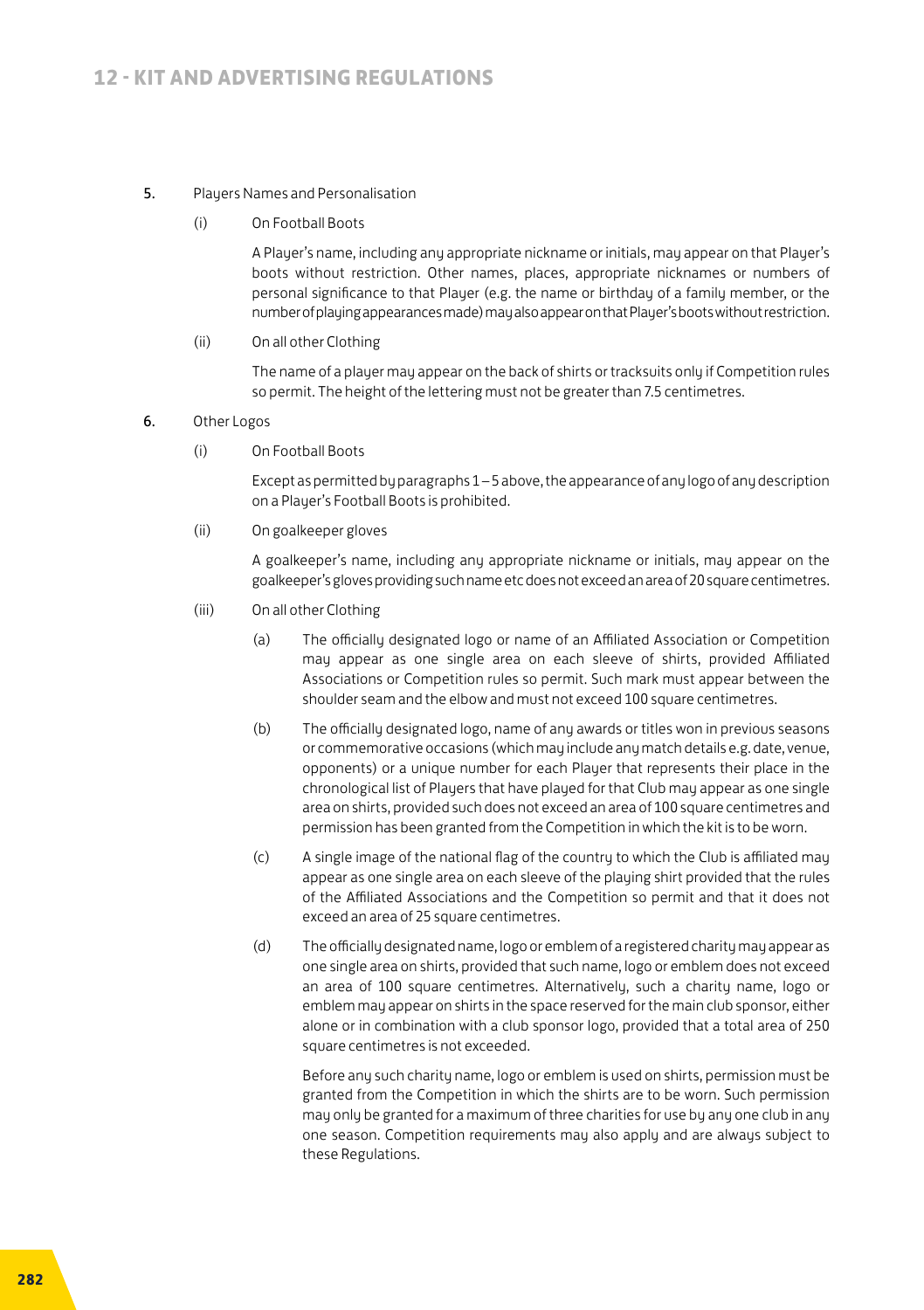- (e) A Competition may request permission from The Association for the inclusion of a designated name, logo or emblem of an initiative to appear as a single area on shirts, provided that such name, logo or emblem does not exceed an area of 100 square centimetres. Alternatively, such a name, logo or emblem may appear on shirts in the space reserved for the main club sponsor, either alone or in combination with a club sponsor logo, provided that a total area of 250 square centimetres is not exceeded. Permission will be at the sole discretion of The Association.
- (f) The captain of each team may wear an armband in accordance with Affiliated Association or Competition Rules. If worn the captain's armband must not include any form of Advertising or sponsorship. With the prior agreement of the Affiliated Association or Competition the captain's armband may include the official club emblem, the Affiliated Association or Competition logo, or any initiative or emblem that promotes the game of football.



**12 - KIT AND ADVERTISING REGULATIONS 283 12 - KIT AND ADVERTISING REGULATIONS**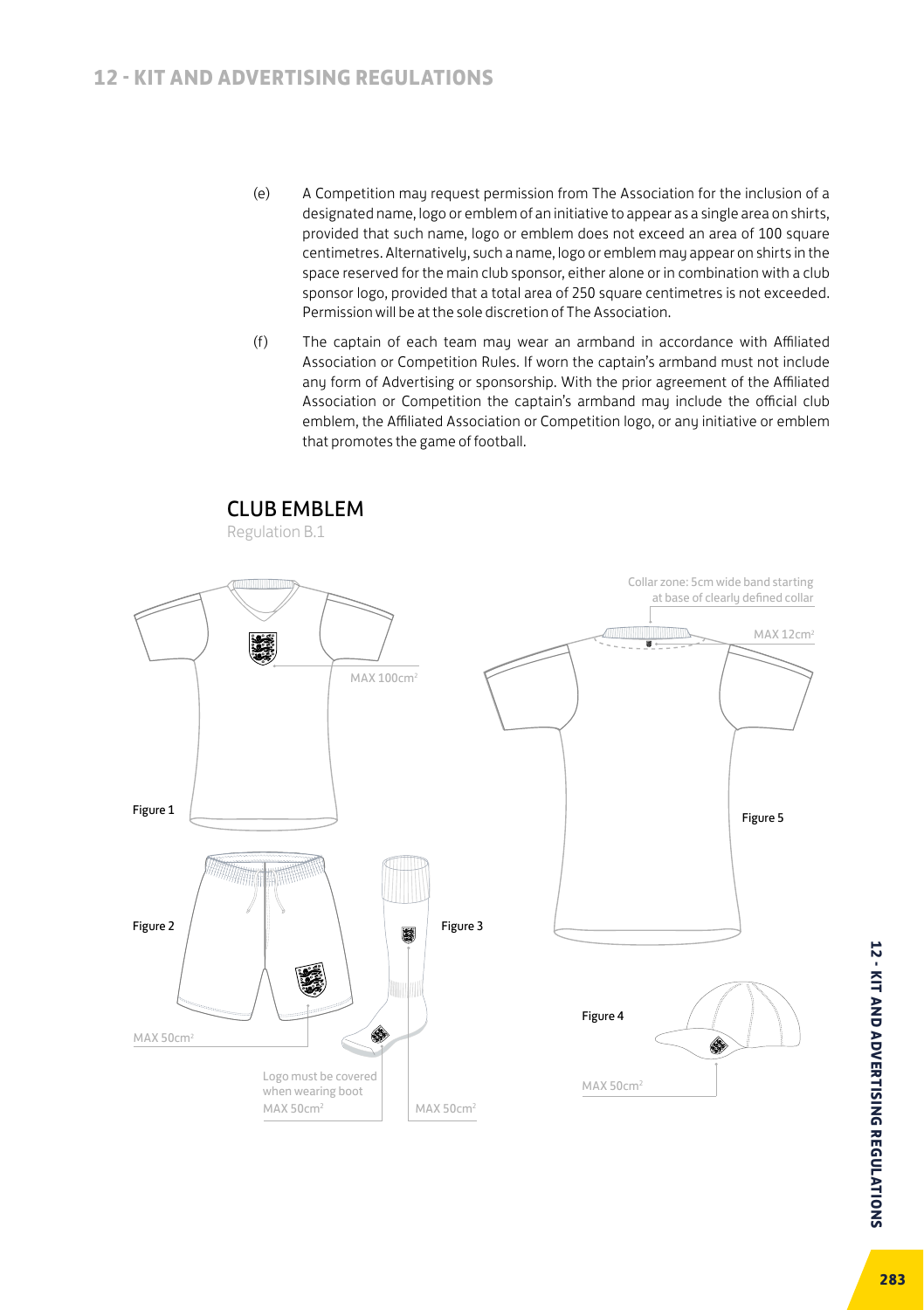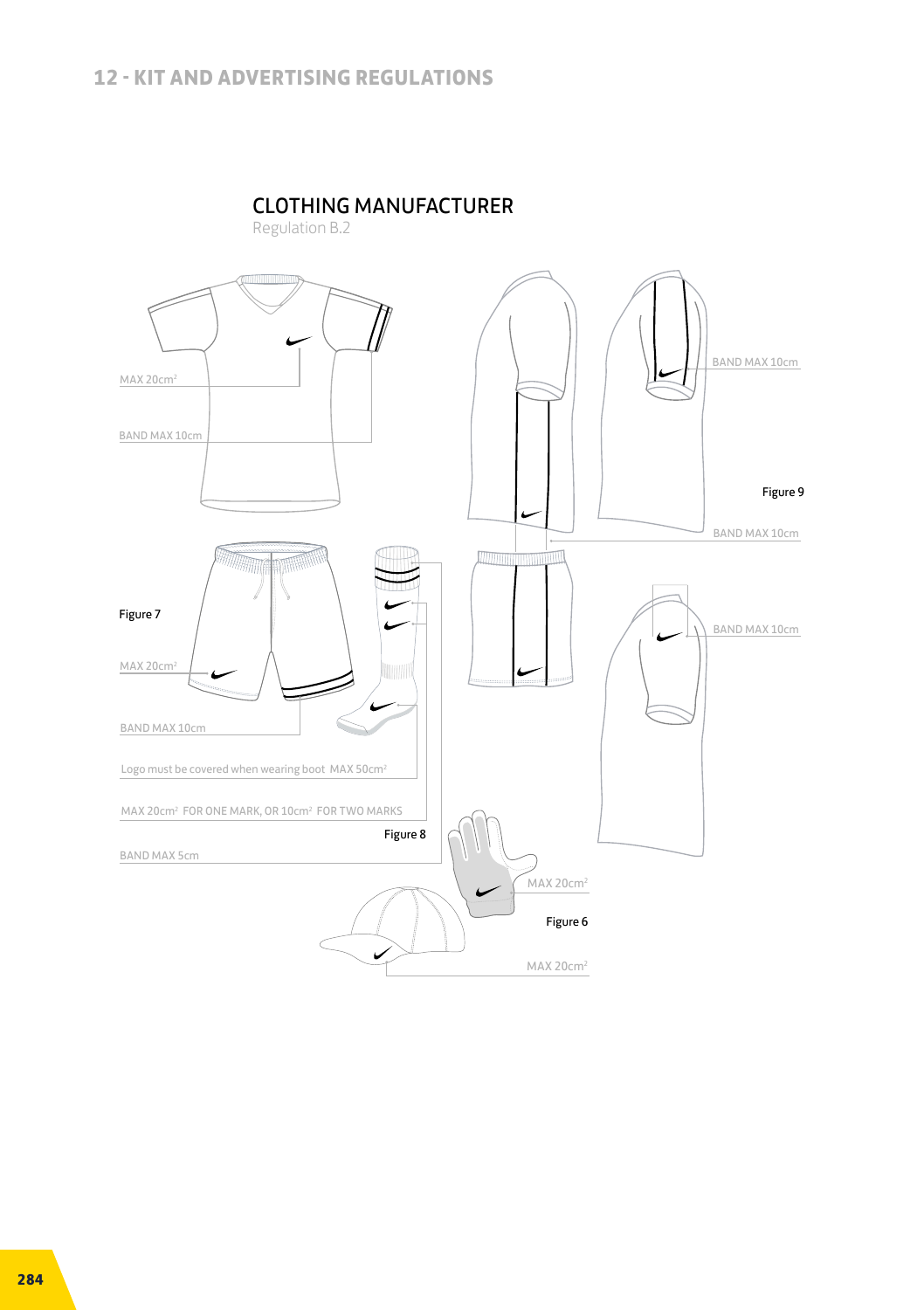#### C. SPONSOR DESIGNATIONS

1. On Football Boots

Except as permitted by paragraphs B1 – 5 above, the appearance of any Advertising of any description, including sponsors' designations, on a Player's Football Boots is prohibited.

2. On all other Clothing

No sponsor Advertising is permitted anywhere on the Clothing of a Player on the field of play during a match except as provided for in this part C.

The following Advertising is permitted:

- (i) Playing kit
	- (a) On the Clothing of a Player on the field of play, the following areas shall be permitted to be used for Advertising
		- One single area not exceeding 250 square centimetres on the front of the shirt (see Fig 10);
		- One single area not exceeding 100 square centimetres on the back of the shirt (see Fig 13);
		- One single area not exceeding 100 square centimetres on each sleeve of the shirt, between the shoulder seam and the elbow (provided Affiliated Association or Competition Rules so permit) (see Fig 12);
		- One single area not exceeding 100 square centimetres on the back of the shorts (see Fig 14); and
		- Once only on each sock tie-up providing it does not exceed an area of 100 square centimetres (see Fig 11).

 One or more company may be advertised and, in respect of any one company, one or more of its products. The same Advertising must appear in the same form on the Clothing of all Players and Club Officials, wherever such Advertising appears, throughout the entirety of the match.

- (b) Any Advertising under C2(i) must be clearly separated from the items described in B above.
- (ii) Walk on jackets and Tracksuits and other Clothing worn in the Technical Area

Advertising may appear on (a) walk on jackets; and (b) the tracksuits and other Clothing worn by Players and Club Officials in the Technical Area in accordance with the size and locations set out in C2(i) and can be either:

- the same sponsor(s) as worn on the playing kit (home or away strips)
- be additional to the sponsors as worn on the playing kit
- be different to the sponsors as worn on the playing kit
- a single sponsor that is an official partner of the relevant competition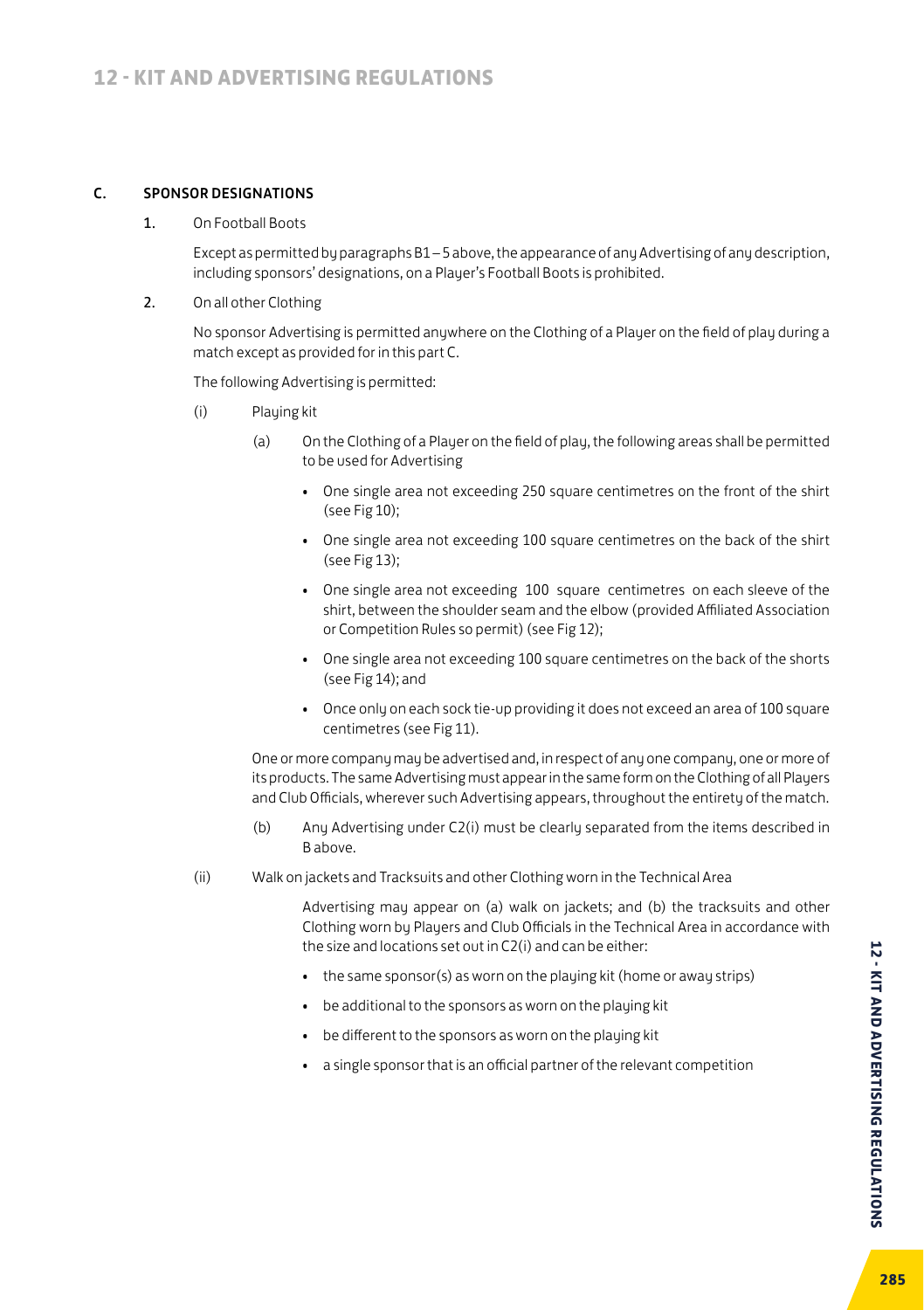- 3. Clubs may conclude sponsorship arrangements with different companies in respect of Advertising permitted under C2(i) above for both their 'home' and 'away' strips. Where Competition rules allow for a third strip to be worn, this may carry Advertising as worn on either the "home" or "away" shirt. The third strip may carry an alternative sponsor advertisement with the permission of the Competition. The Advertising must appear in the same form on the Clothing of all Players and Club Officials wherever such Advertising appears, throughout the entirety of the match.
- 4. Clubs with more than one team may conclude separate shirt Advertising agreements in respect of each of its teams.
- 5. Club playing name

No Club in Membership of the Premier League, EFL, a League at Steps 1 to 6 of the National League System, The FA Women's Super League, The FA Women's Championship or The FA Women's National League, may include the name of a sponsor in its Club playing name unless in the sole opinion of The Association the Club's playing name arises from a historical association with that Club such as a works sports and social club. Any other Club may include the name of a sponsor in its playing name with the prior written consent of its Affiliated Association and where such consent is given, Advertising on behalf of one company only shall be carried on the Club's match shirts irrespective of the provisions of B(4) and C2(i) above.

- 6. Competition Sponsorship
	- (i) Subject to paragraph 6(ii) below, a Competition may enter into sponsorship agreements including but not limited to the name of a sponsor in its title.
	- (ii) Where a Competition comprises teams of players all under the age of 18 years on 31 August in the current season, any reference whatsoever to a product, service or other activity which is considered by The Association as detrimental to the welfare, health or general interest of young persons, or is otherwise considered inappropriate, having regard to the age of the players, is prohibited.

 Examples of such products, services or related activities shall include, but are not limited to, age restricted products, services and related activities such as alcohol and gambling. Reference to a public house or restaurant may be permissible, unless the establishment primarily or exclusively exists for the supply and consumption of alcohol (which may be reflected in its alcohol licensing conditions). Alcoholic drinks, breweries and products, services or activities related to gambling are unlikely to be permissible under any circumstances.

 Prior to entering into any contractual agreement with a product, activity or service that may be considered to be detrimental or inappropriate to young persons, Competitions should seek approval from The Association or Affiliated Association from which it requests sanction.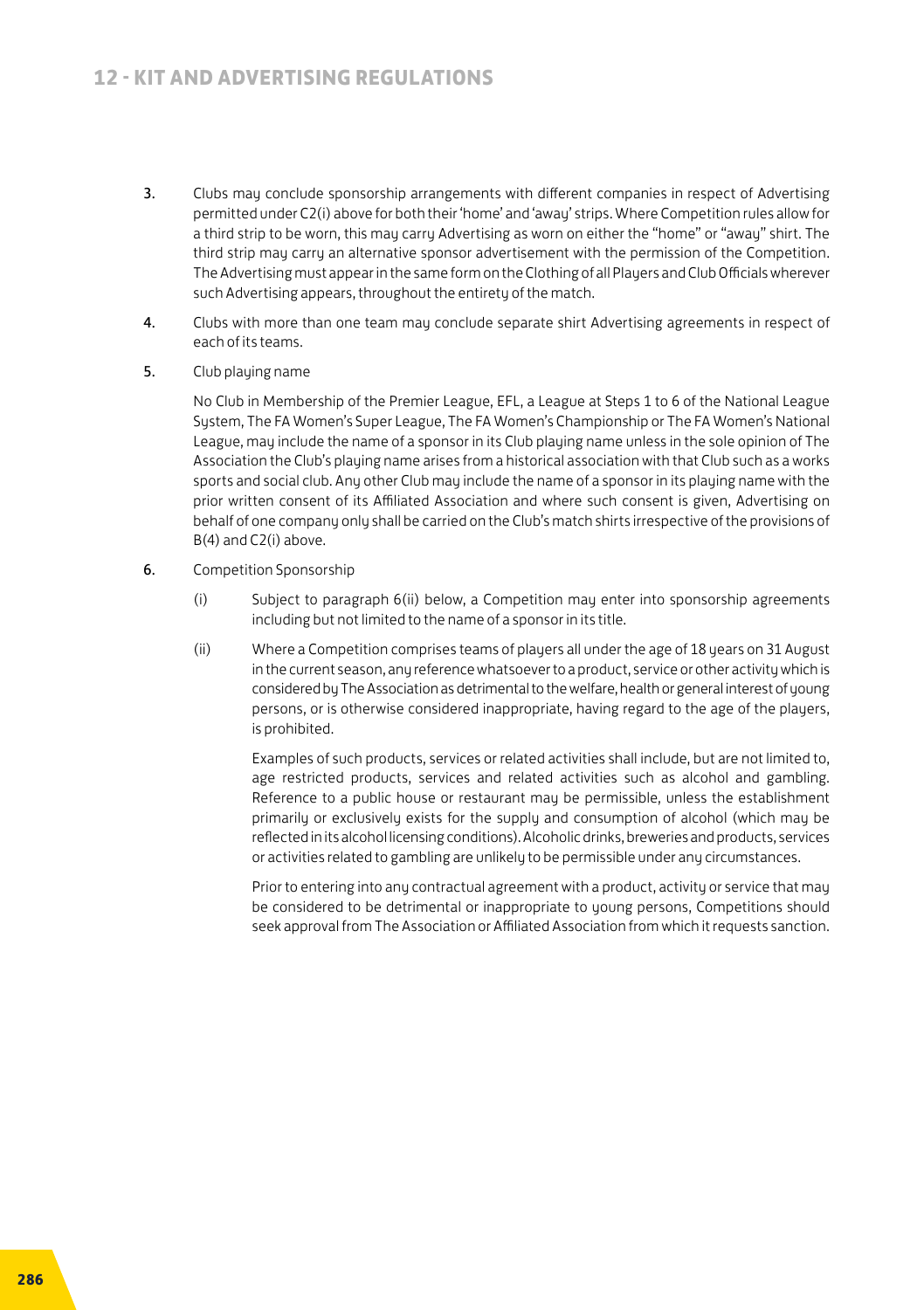# SPONSOR DESIGNATIONS

Regulation C.2(i) front of the shirt and sock tie-up





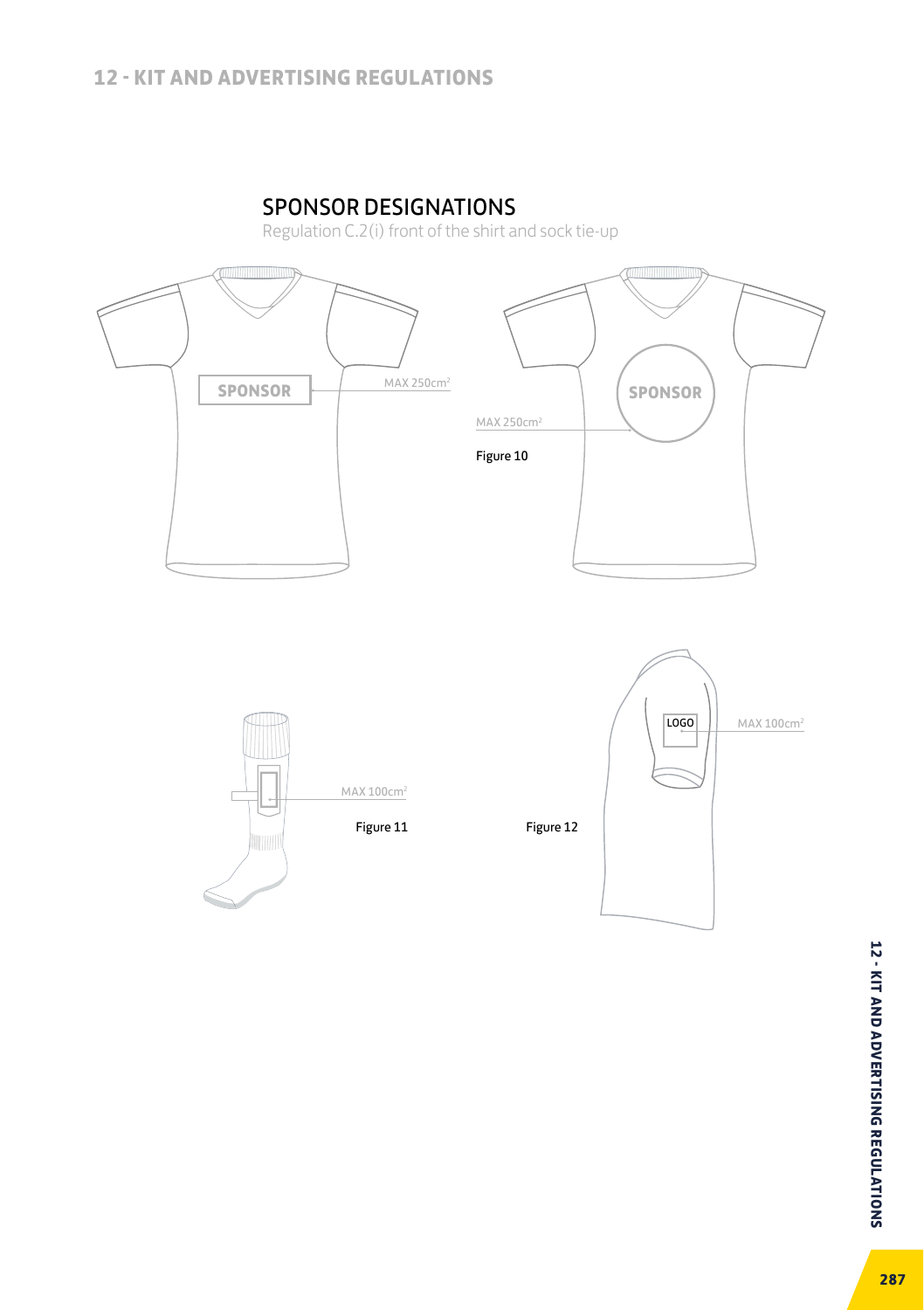# SPONSOR DESIGNATIONS

Regulation C.2(i) Back of the shirt and shorts



(Examples of where a single logo could be located)

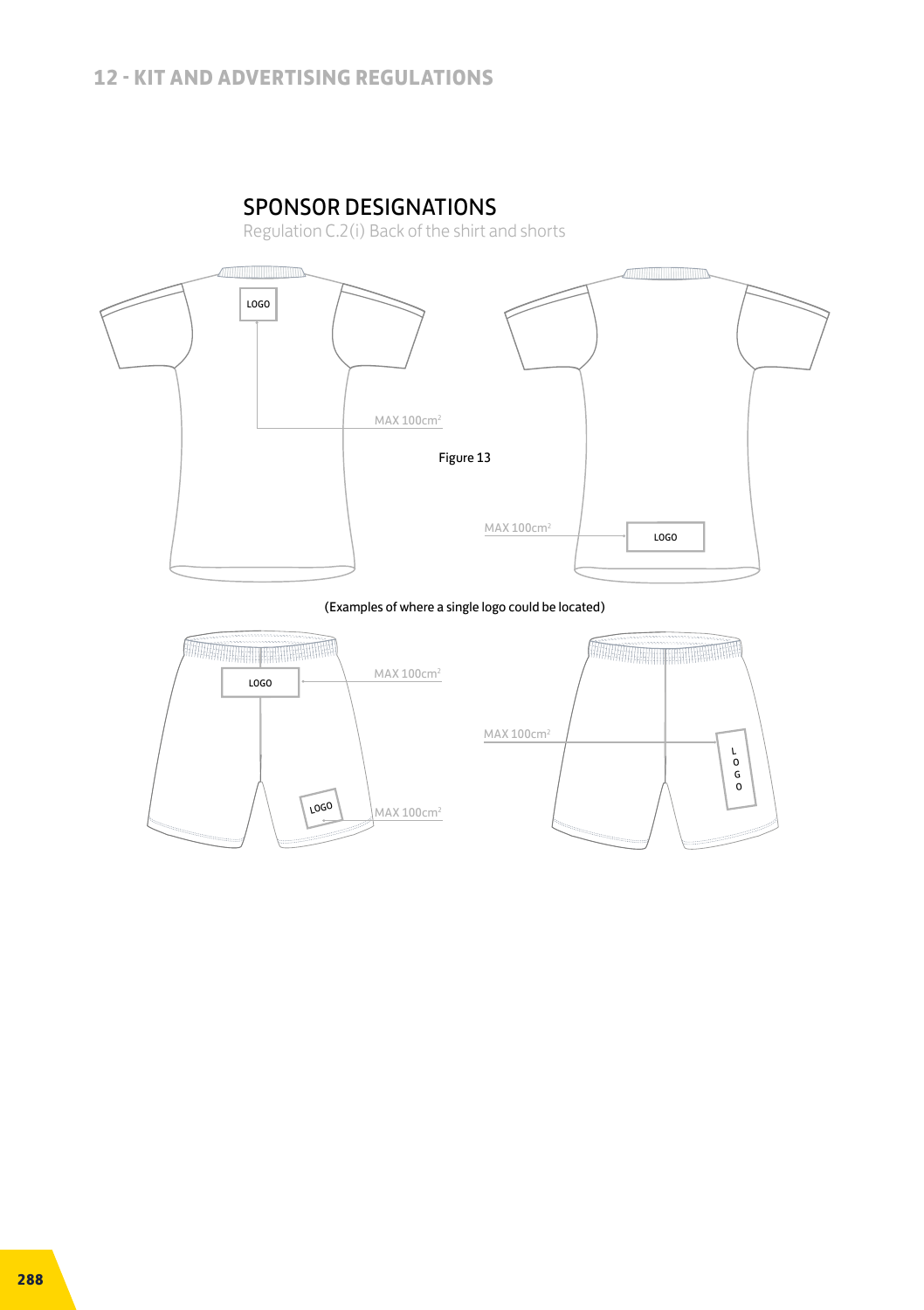#### **MEASUREMENT PROCEDURES**

In order to help clubs maximise the space for their sponsors within the regulations, we have provided some practical examples of how The FA would measure sponsor advertising on football club shirts.

If you would like assistance or require clarification of measurement and sizing relevant to your club sponsor, please email sanctioning@TheFA.com



(A multiplied by B less C + D)

Items on kit will be measured according to their smallest geometric form (square, rectangle, triangle, circle etc), and the dimensions calculated using the usual mathematical formula.

To calculate the surface area, the widest part of the items will be measured from edge to edge. Exceptionally, items may be divided into several individual geometric forms for the purpose of calculating the surface area.



**MAXIMUM 250cm2**

(A multiplied by B less C + D + E)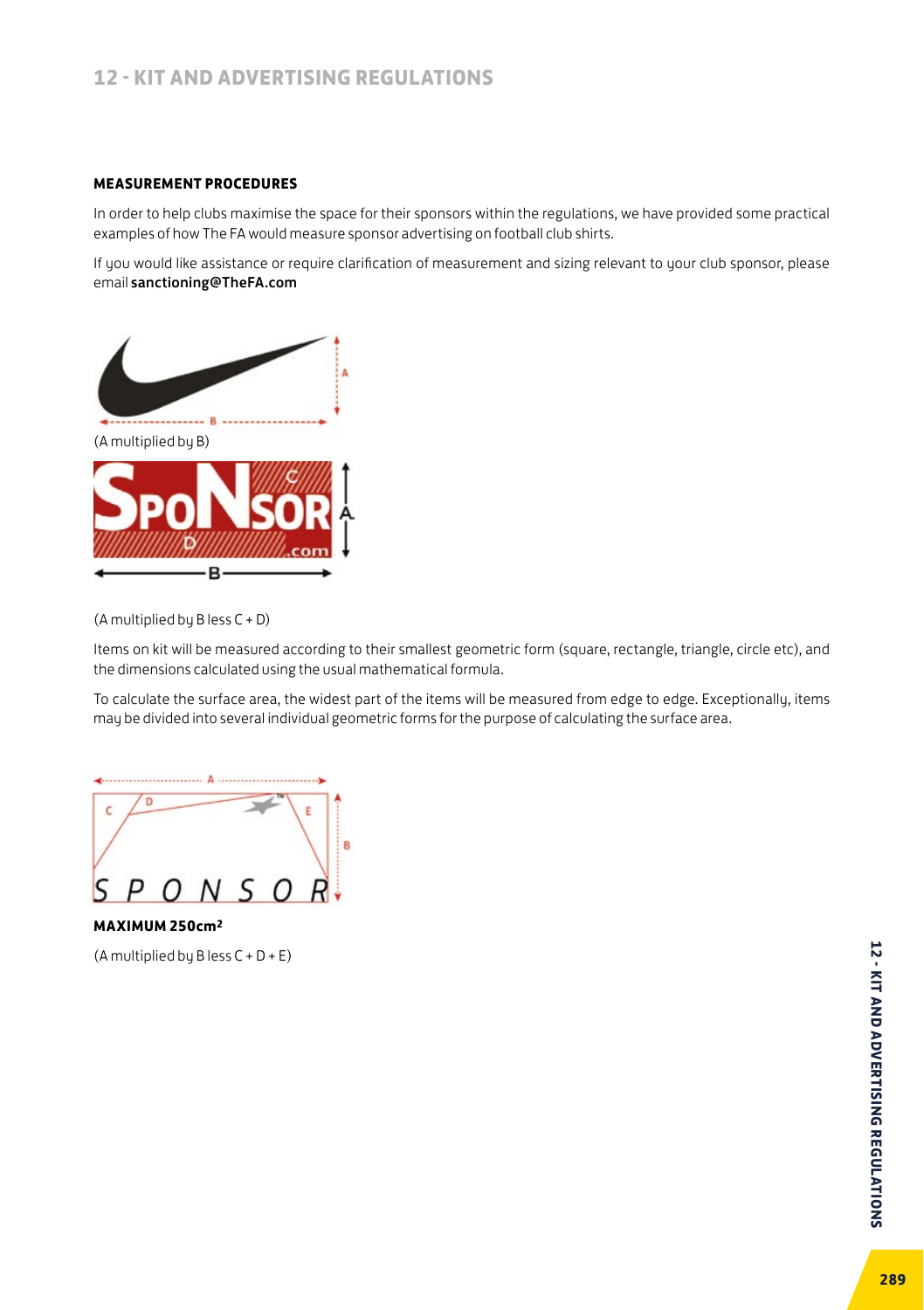#### **MEASUREMENT PROCEDURES OF NEUTRAL COLOURED PATCHES/SHIRT COLOURS**

A. Sponsor advertising on a neutral coloured patch – i.e. white sponsor logo on a black patch on a predominantly white/green shirt.

In this scenario the area measured would be the total area covered by the black patch on which the logo sits.



B. Sponsor advertising on a patch which is based on one of the main colours of the shirt - i.e. white sponsor logo on a red and white striped shirt.

In this scenario the area measured would only be that around the sponsor's logo even if this logo may stand out more prominently because of the white stripes in the shirt.



C. Measuring of a 'chest ring' – e.g. the white band around a club's shirt

If a club's traditional shirt contains a chest ring and that is one of the official colours of the playing kit, the area that is measured will only be around the sponsor's logo and not the whole of the chest ring.



#### D. MATCH OFFICIALS

No Advertising of any nature, save as set out below, is permitted on Match Officials' Clothing or Football Boots without the consent of The Association or Affiliated Association.

The following Advertising is permitted:

- 1. The mark, logo or name of a Clothing manufacturer or a combination of the same, may appear:
	- (a) once only on the shirt provided it is an area no greater than 20 square centimetres.
	- (b) once only on the shorts provided it is an area no greater than 12 square centimetres.
	- (c) incorporated into the design of the socks, but must be limited to an area no greater than 12 square centimetres.